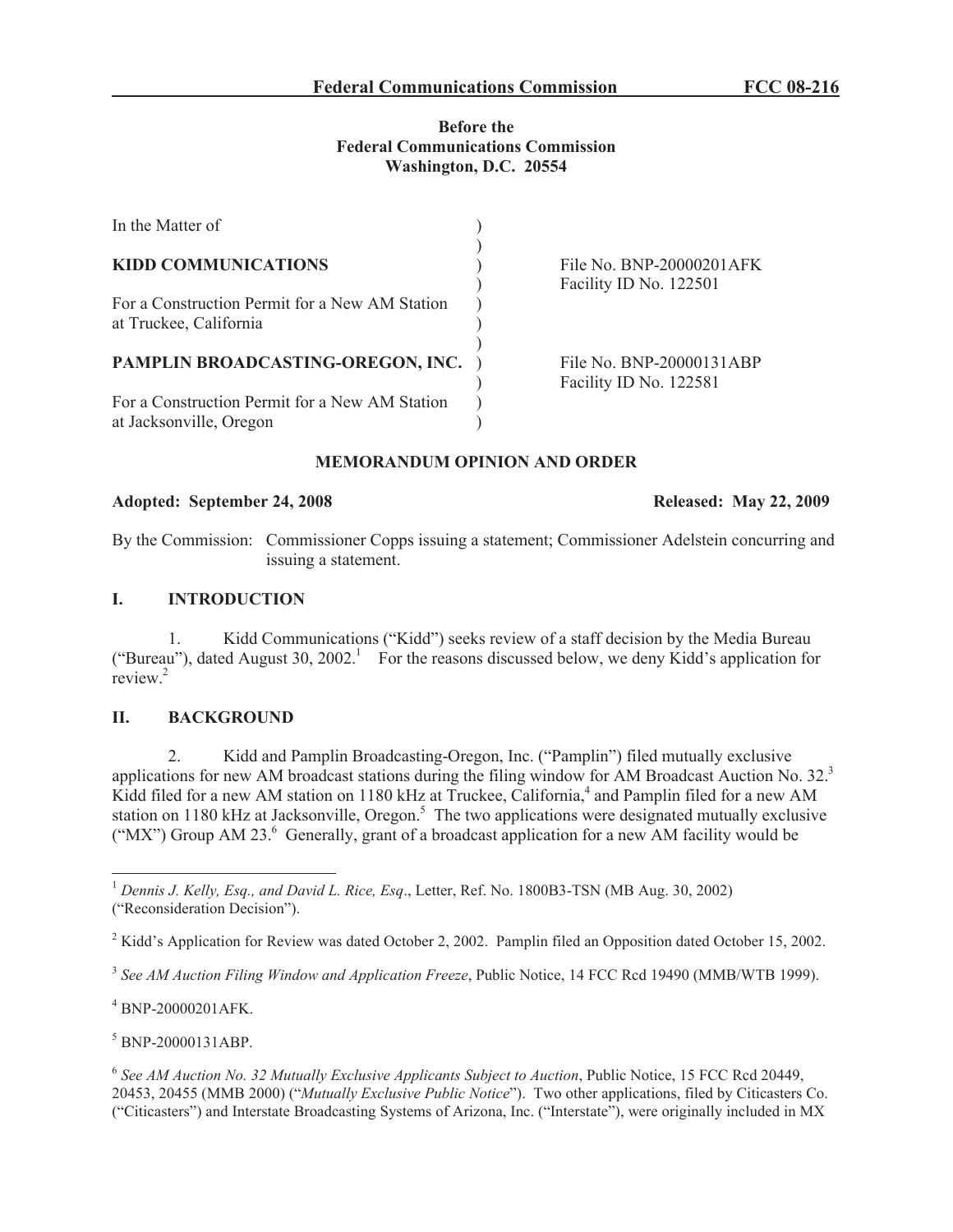determined by competitive bidding procedures.<sup>7</sup> However, in the *Broadcast First Report and Order*, the Commission determined that the broadcast competitive bidding procedures should be consistent with its statutory mandate under Section 307(b) of the Communications Act of 1934 $\textdegree$  to provide a "fair, efficient, and equitable" distribution of radio services across the nation. In an October 27, 2000, Public Notice, the Bureau directed that mutually exclusive applicants, including the captioned MX Group AM 23 applicants, file amendments to their applications addressing the respective merits of their applications under Section  $307(b)$ , specifically indicating that the Bureau would utilize the criteria set forth by the Commission in *Revision of FM Assignment Policies and Procedures*. <sup>10</sup> The Bureau made the required threshold determination under Section 307(b), utilizing the Commission's established priorities for such determinations. $11$ 

3. Originally, Pamplin's and Kidd's proposals were mutually exclusive with a previously filed application for a minor modification to KEX(AM), Portland, Oregon, filed by Citicasters Co.<sup>12</sup> The Bureau dismissed Citicasters's application, and further found a dispositive preference for Pamplin's Jacksonville proposal under Priority (3) of the *FM Assignment Policies*, for proposing first local transmission service at Jacksonville.<sup>1</sup>

Group AM 23. However, Citicasters requested we dismiss its application, eliminating mutual exclusivity between its application and Interstate's and Pamplin's. Interstate thereby became a "singleton," and Kidd and Pamplin remained as the only mutually exclusive applications in MX Group AM 23. *Letter to Terry F. Berman, Esq., and Dennis J. Kelly, Esq.*, Ref. No. 1800B3-JR (MB Mar. 28, 2002) ("Staff Decision"), at 2.

7 *See Implementation of Section 309(j) of the Communications Act-Competitive Bidding for Commercial Broadcast and Instructional Television Fixed Services Licenses*, First Report and Order, 13 FCC Rcd 15920 (1998) ("*Broadcast First Report and Order*"), *recon. denied*, 14 FCC Rcd 8724 (1999), *modified*, 14 FCC Rcd 12541 (1999).

8 47 U.S.C. § 307(b) ("Section 307(b)").

9 *See Mutually Exclusive Public Notice*, 15 FCC Rcd at 20451-52. The Public Notice established December 29, 2000, as the deadline for filing Section 307(b) supplements. The deadline was later extended to February 28, 2001. *AM Auction No. 32 Mutually Exclusive Applicants – Settlement Period and Section 307(b) Filing Period Extended to February 28, 2001*, Public Notice, 15 FCC Rcd 24644 (MMB/WTB 2000).

<sup>10</sup> *Mutually Exclusive Public Notice*, 15 FCC Rcd at 20451. *See Revision of FM Assignment Policies and Procedures*, Second Report and Order, 90 FCC2d 88 (1982) ("*FM Assignment Policies*").

<sup>11</sup> See FM Assignment Policies, 90 FCC2d at 91-93. Those priorities are: (1) provision of first fulltime aural service; (2) provision of second fulltime aural service; (3) provision of first local transmission service; and (4) other public interest matters, with co-equal weight being given to Priorities (2) and (3). *Id*. at 91. The Bureau utilizes the priorities set forth in *FM Assignment Policies* when evaluating applicants for new AM stations. *Alessandro Broadcasting Co.*, Decision, 99 F.C.C.2d 1 (Rev. Bd. 1984), *aff'd sub nom*. *New Radio Corp. v. F.C.C.*, 804 F.2d 756 (D.C. Cir. 1986), *review denied*, 2 FCC Rcd 112 (1987). The Bureau specifically stated that the *FM Assignment Policies* would be applied in AM Auction No. 32. *Mutually Exclusive Public Notice*, 15 FCC Rcd at 20451.

<sup>&</sup>lt;sup>12</sup> File No. BP-19990624AB.

<sup>13</sup> *Marissa G. Repp, Esq., Eve J. Klindera, Esq., Dennis J. Kelly, Esq., and Terry F. Berman, Esq.*, Letter, Ref. No. 1800B3-JR (MMB June 26, 2001). The Bureau directed Pamplin to file Form 301 within 30 days of release of the letter. Pamplin filed Form 301 on July 23, 2001. File No. BNP- 20010723ABC.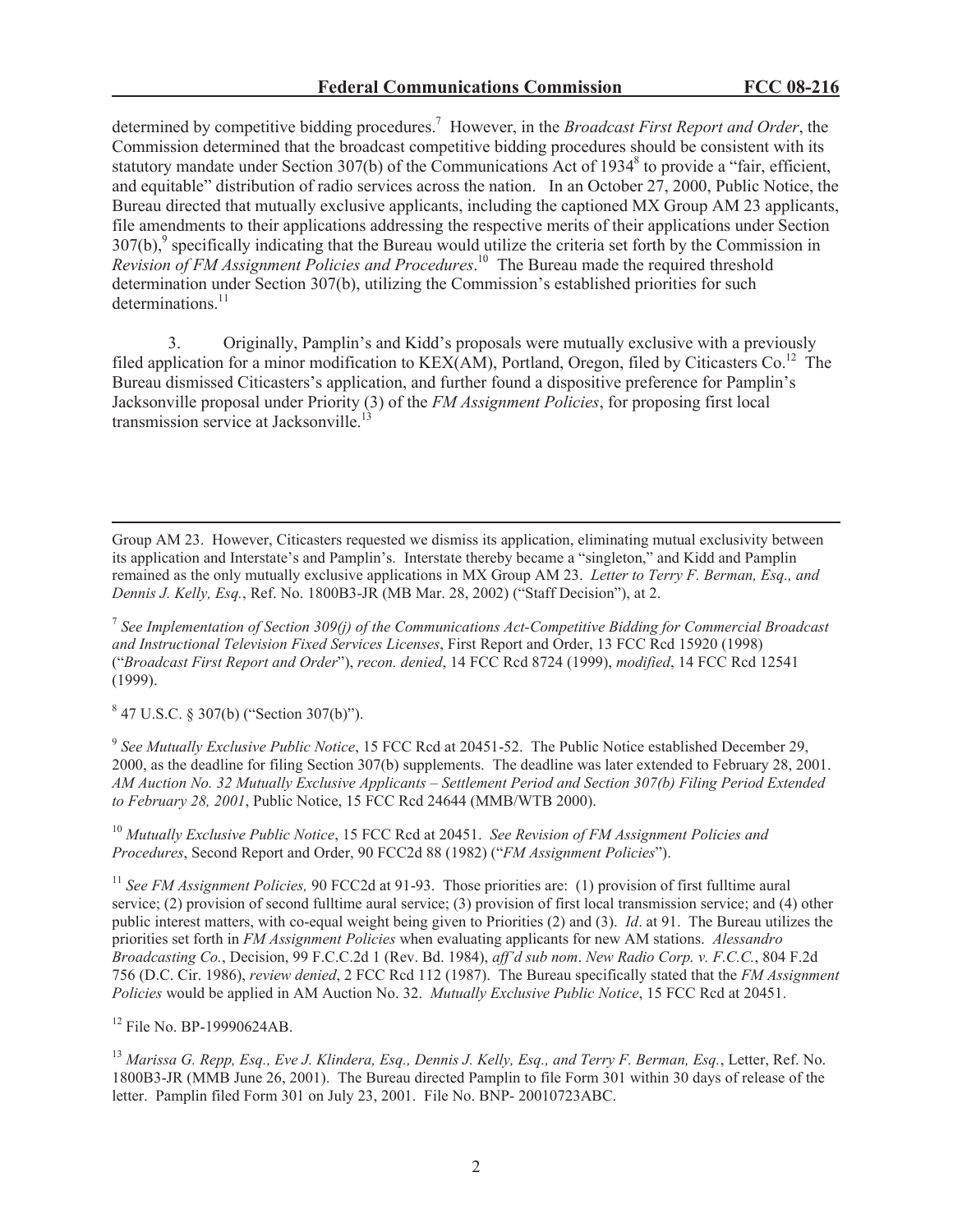4. By letter dated October 22, 2001, the Bureau sent a second request for Section 307(b) amendments to the parties' applications.<sup>14</sup> In the October Section 307(b) Request, the Bureau offered both applicants in MX Group AM 23 the opportunity to submit either a new Section 307(b) amendment or, at their option, a letter stating their desire to rely on a previously filed amendment.<sup>15</sup> In response to the October Section 307(b) Request, Kidd submitted a new Section 307(b) showing, while Pamplin requested that the Bureau consider its previously filed submission. Based upon the new information, the March 28, 2002, staff decision ("Staff Decision") set aside the former Priority (3) determination and found that Kidd persuasively demonstrated Jacksonville's interdependence with the Medford-Ashland, Oregon Urbanized Area.<sup>16</sup> On this basis, the Bureau concluded that that Pamplin's Jacksonville proposal was not entitled to preference as a first local transmission service under Priority (3). However, the staff also found that Pamplin proposed to serve significantly more persons than Kidd, $^{17}$  and thus found that Pamplin's Jacksonville proposal was entitled to a dispositive Section 307(b) preference under Priority (4).

5. Kidd petitioned the Bureau for reconsideration of the Staff Decision, contending that the staff had "confused" transmission service with reception service, and that Kidd's Truckee proposal should be favored as providing second local transmission service at Truckee.<sup>18</sup> The Bureau disagreed, finding that both Medford-Jacksonville and Truckee had abundant aural reception service (i.e., more than five reception services),<sup>19</sup> *and* that there was at least one local transmission service licensed or permitted to each community. Under these circumstances, the Bureau held that the superior population coverage proposed by Pamplin outweighed the benefit of a second local transmission service at Truckee.<sup>20</sup>

# **III. DISCUSSION**

6. As in its Petition for Reconsideration, Kidd again contends that the Bureau erred by "confusing" reception service with local transmission service.<sup>21</sup> Kidd also argues that the Review Board's decisions in *WHW Enterprises, Inc.*,<sup>22</sup> *Babcom, Inc.*,<sup>23</sup> and *Valley Broadcasters, Inc.*,<sup>24</sup> require that Kidd's

<sup>15</sup> October Section 307(b) Request at 2-3.

<sup>16</sup> *Terry F. Berman, Esq., and Dennis J. Kelly, Esq.*, Letter, Ref. No. 1800B3-JR (MMB Mar. 28, 2002).

<sup>17</sup> Pamplin proposed to serve 207,514 persons within its 2 mV/m contour and 364,294 within its 0.5 mV/m contour. Kidd's proposal would have served 27,471 persons within the  $2 \text{ mV/m}$  contour and 317,281 in its 0.5 mV/m contour. Additionally, Pamplin proposed nighttime interference-free service to 77,975 persons, compared with such service to 9,416 under Kidd's proposal.

<sup>18</sup> Petition for Reconsideration at 3-4.

<sup>19</sup> *See Family Broadcasting Group*, Decision, 93 FCC2d 771, 779 (Rev. Bd. 1983), *review denied*, FCC 83-559 (Nov. 29, 1983) (five or more primary aural services considered "abundant").

<sup>20</sup> Reconsideration Decision at 4.

 $21$  Application for Review at 4.

<sup>22</sup> Decision, 89 FCC2d 799 (Rev. Bd. 1982), *aff'd in part, rev'd in part on other grounds, remanded*, *WHW Enterprises, Inc. v. F.C.C.*, 753 F.2d 1132 (D.C. Cir. 1985), *opinion after remand*, 1 FCC Rcd 295 (1986).

<sup>23</sup> Memorandum Opinion and Order, 27 FCC2d 437 (Rev. Bd.), *remanded*, 31 F.C.C.2d 425 (1971).

<sup>24</sup> Decision, 104 FCC2d 1549 (Rev. Bd. 1986), *review denied*, 5 FCC Rcd 2785 (1990) ("*Valley Broadcasters*").

<sup>14</sup> *Dennis J. Kelly, Esq., and Terry F. Berman, Esq.*, Letter, Ref. No. 1800B3-TSN (MMB October 22, 2001) ("October Section 307(b) Request"). The October Section 307(b) Request bore OMB Control No. 3060-0996.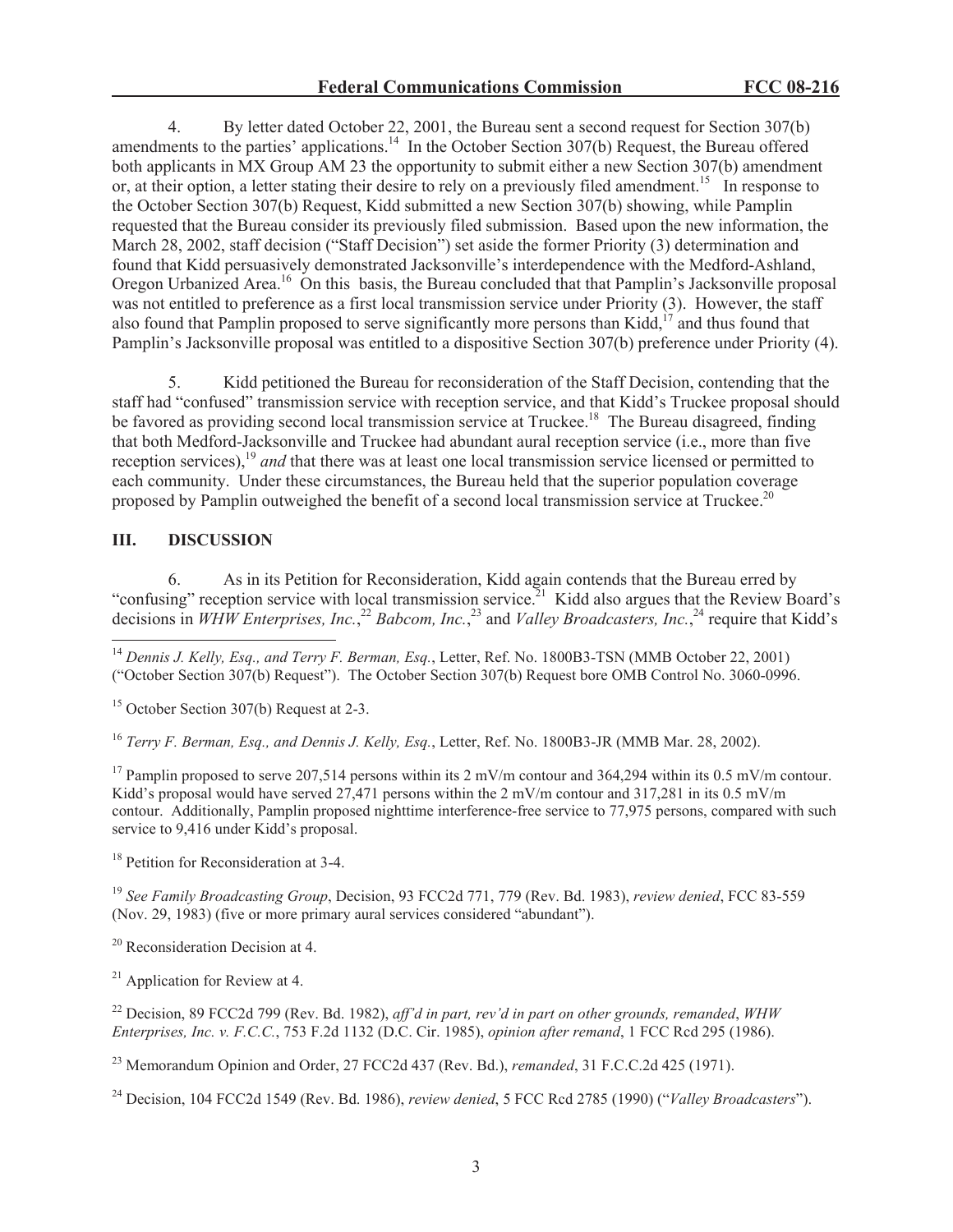proposal to provide second local transmission service at Truckee be awarded a dispositive Section 307(b) preference over Pamplin's proposal for an additional local transmission service in the Medford-Ashland Urbanized Area<sup>25</sup>

7. We find nothing in the record to support Kidd's contention that the Bureau "confused" reception and transmission services. The Bureau correctly found that the areas to be served by both Kidd's and Pamplin's proposals already enjoyed abundant reception service,<sup>26</sup> and properly declined to make a Section 307(b) determination based on the relative number of reception services in the areas to be served by the two proposals. Rather, the Bureau addressed squarely Kidd's central contention, *viz*, whether provision of a second local transmission service warrants a dispositive Section 307(b) preference. The Bureau concluded it did not, $^{27}$  and we find no error in its conclusion.

8. In directing us to award broadcast construction permits through competitive bidding, Congress stated that the adoption of such procedures did not affect Section 307 of the Communications Act.<sup>28</sup> Accordingly, as noted above, our AM broadcast auction procedures provide for a threshold Section 307(b) analysis before applicants are scheduled to participate in auctions.<sup>29</sup> The Commission did not prescribe the exact procedures to be utilized by the Bureau in conducting such an analysis. It did, however, state that, as in past Section 307(b) proceedings, "comparisons of the radio needs of the respective communities will be made by examining factual data submissions such as the area and populations that would gain or lose service from the competing proposals, the availability of other primary service to such area and populations, and particular community attributes.<sup>330</sup>

9. In both the *Mutually Exclusive Public Notice* and the October Section 307(b) Request, the Bureau announced it would utilize the priorities set forth in *FM Assignment Policies* when making its Section 307(b) evaluation of Auction No. 32 applications.<sup>31</sup> Although *FM Assignment Policies* includes a priority for applicants providing first local transmission service, there is no such priority for applicants proposing a second local transmission service. Second local transmission service is properly considered under Priority (4), "other public interest matters."<sup>32</sup> Moreover, none of the cases Kidd cites in its

<sup>27</sup> *Id*. at 3.

<sup>28</sup> *Broadcast First Report and Order*, 13 FCC Rcd at 15964 (quoting 47 U.S.C. § 309(j)(6)(B)).

<sup>29</sup> *Broadcast First Report and Order*, 13 FCC Rcd at 15964.

<sup>30</sup> *Id*. at 15965 n.115.

<sup>31</sup> *Mutually Exclusive Public Notice*, 15 FCC Rcd at 20451 and n.10; October Section 307(b) Request at 2 n.3. The Bureau has applied the *FM Assignment Policies* in making Section 307(b) determinations among applicants for AM broadcast stations, pursuant to *Alessandro Broadcasting Co.*, *supra* note 11.

<sup>32</sup> *See*, *e.g.*, *Bear Lake and Honor, Michigan*, Memorandum Opinion and Order, 14 FCC Rcd 8799, 8801 (1999) ("[T]he Commission has previously determined that, in implementing the requirement of Section 307(b) of the Communications Act 'to provide a fair, efficient, and equitable distribution of radio service' among the States, a first local transmission service is more important than other public interest matters, such as a second local service or an upgrade of existing service."). A Priority (4) analysis is more flexible than a Priority (3) determination, and the Bureau may consider some or all of a number of factors, including population coverage. *See, e.g., FM Assignment Policies*, 90 F.C.C.2d at 92 n.8. *See also*, *e.g.*, *Greenup, Kentucky and Athens, Ohio*, Memorandum Opinion and Order, 6 FCC Rcd 1493 (1991) ("*Greenup*") (population advantage presumptively best serves public interest).

 $25$  Application for Review at 3.

<sup>&</sup>lt;sup>26</sup> Reconsideration Decision at 2.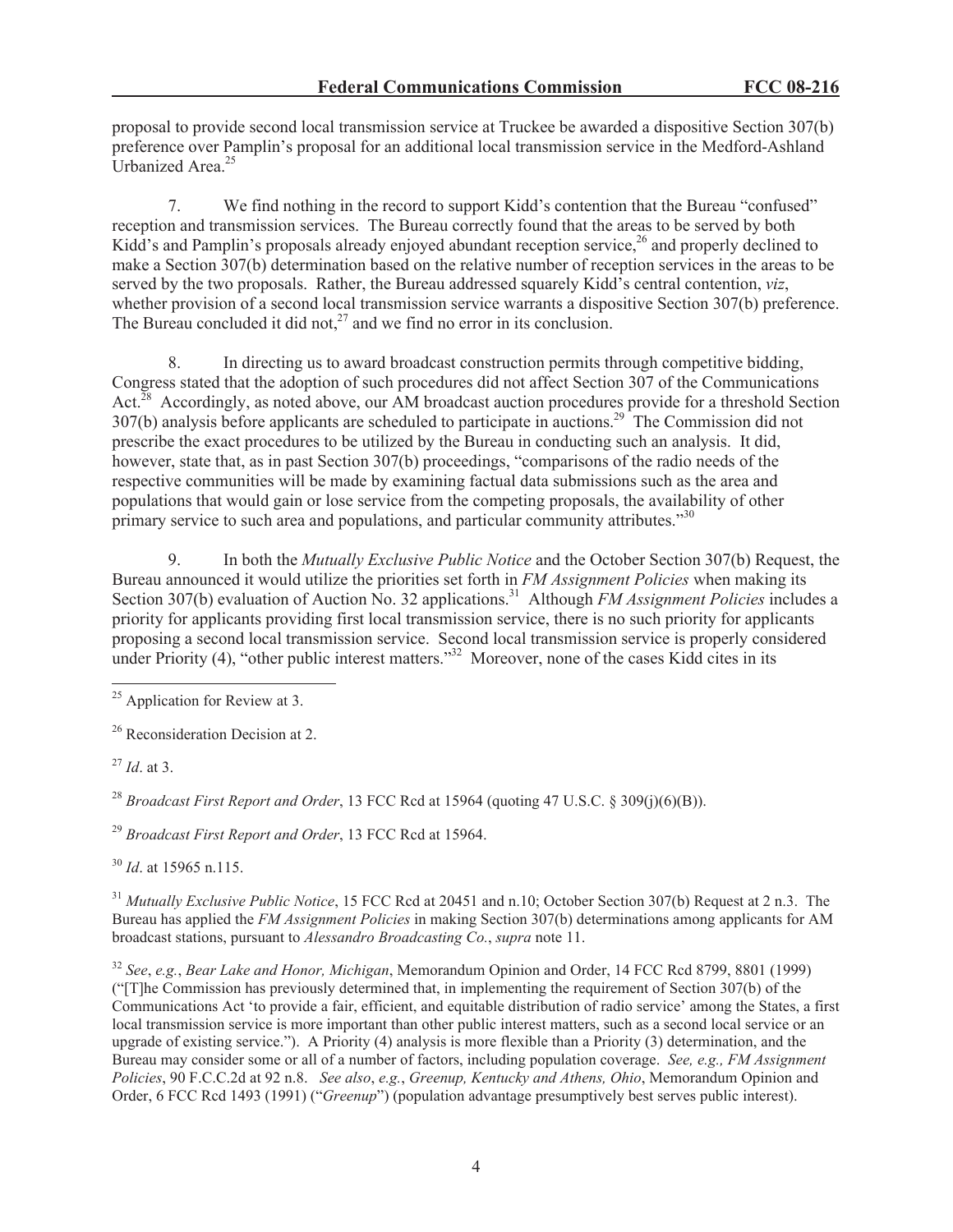Application for Review involve interpretations of the *FM Assignment Policies*, especially since all but one antedates those policies. The cases are therefore inapposite.<sup>33</sup> Because the Bureau gave ample notice that it would utilize the *FM Assignment Policies*, those cases provide no support for Kidd's claim of a dispositive preference for second local transmission service. Given that the Commission in the *Broadcast First Report and Order* made no mention of instituting new or different priorities, such as second local service, but did state that "the area and populations that would gain or lose service from the competing proposals" would be considered, we find that the Bureau's Section 307(b) analysis was not in error. In view of Truckee's proximity to the Reno, Nevada Urbanized Area and the fact there is abundant reception service available to Kidd's proposed service area,<sup>34</sup> we agree with the staff that the proposed second local transmission service at Truckee should not be favored under Priority (4) over service to a substantially larger number of persons.<sup>35</sup>

10. We disagree with Kidd's contention that the Bureau "failed to notice" the *Valley Broadcasters* case.<sup>36</sup> The Review Board in *Valley Broadcasters* found that Valley Broadcasters, Inc. ("Valley") was entitled to a dispositive Section 307(b) transmission preference for providing a "first competitive nighttime local outlet" to the proposed community of license – the finding on which Kidd relies.<sup>37</sup> However, the Commission did not affirm the Review Board's decision in *Valley Broadcasters* based upon the finding that Valley would provide a first competitive transmission service.<sup>38</sup> Rather, the Commission found that "Valley's proposal will provide a first [reception] service to five times as many persons as [competing applicant's] proposal, nearly twice as many persons with a second service and more than three times as many persons with a third service."<sup>39</sup> In other words, Valley would have prevailed under Priorities (1) and (2), provision of first and second aural reception service, rather than the Priority (4) finding of a second local transmission service. Additionally, as noted above, the Bureau announced before Auction No. 32 that it would use the *FM Assignment Policies* priorities in its Section

<sup>36</sup> *See supra* note 24.

<sup>37</sup> 104 FCC2d at 1561.

<sup>39</sup> 5 FCC Rcd at 2788.

<sup>33</sup> *See supra* notes 22-24. Although *Valley Broadcasters*, *supra* note 24, was decided after *FM Assignment Policies*, it does not cite or discuss those policies and for that reason is inapposite. *See* discussion at ¶ 10 of the text.

<sup>34</sup> *See supra* note 19.

<sup>35</sup> Kidd also cites a footnote from *Amendment of the Commission's Rules Regarding Modification of FM and TV Authorizations to Specify a New Community of License*, Report and Order, 4 FCC Rcd 4870, 4873-74 n.25 (1989) ("*FM/TV Modification*"). The cited footnote is appended to a discussion of licensees who propose changing their community of license without changing the location or power of their facilities. We agree with the Bureau that this language does not support Kidd's position. In *FM/TV Modification* the Commission was not addressing allotment priorities for new broadcast stations, but rather was providing a procedure under which existing FM and television licensees could change their communities of license in rulemaking proceedings without risking loss of their authorizations to competing applicants.

<sup>&</sup>lt;sup>38</sup> Because the Commission determined, for the first time, that noncommercial educational ("NCE") stations should be considered in a Section 307(b) transmission service analysis, and because NCE station KSVR(FM), Mount Vernon, Washington, was disregarded by the Review Board both due to its NCE status and its 18-watt power, subsequently increased to 100 watts, the Commission concluded that there was insufficient record evidence to resolve the factual question as to whether Valley's proposal would have brought first competitive nighttime service to Mount Vernon. However, the Commission determined this question of fact was irrelevant, as it based its ultimate decision on a reception service analysis. 5 FCC Rcd at 2788.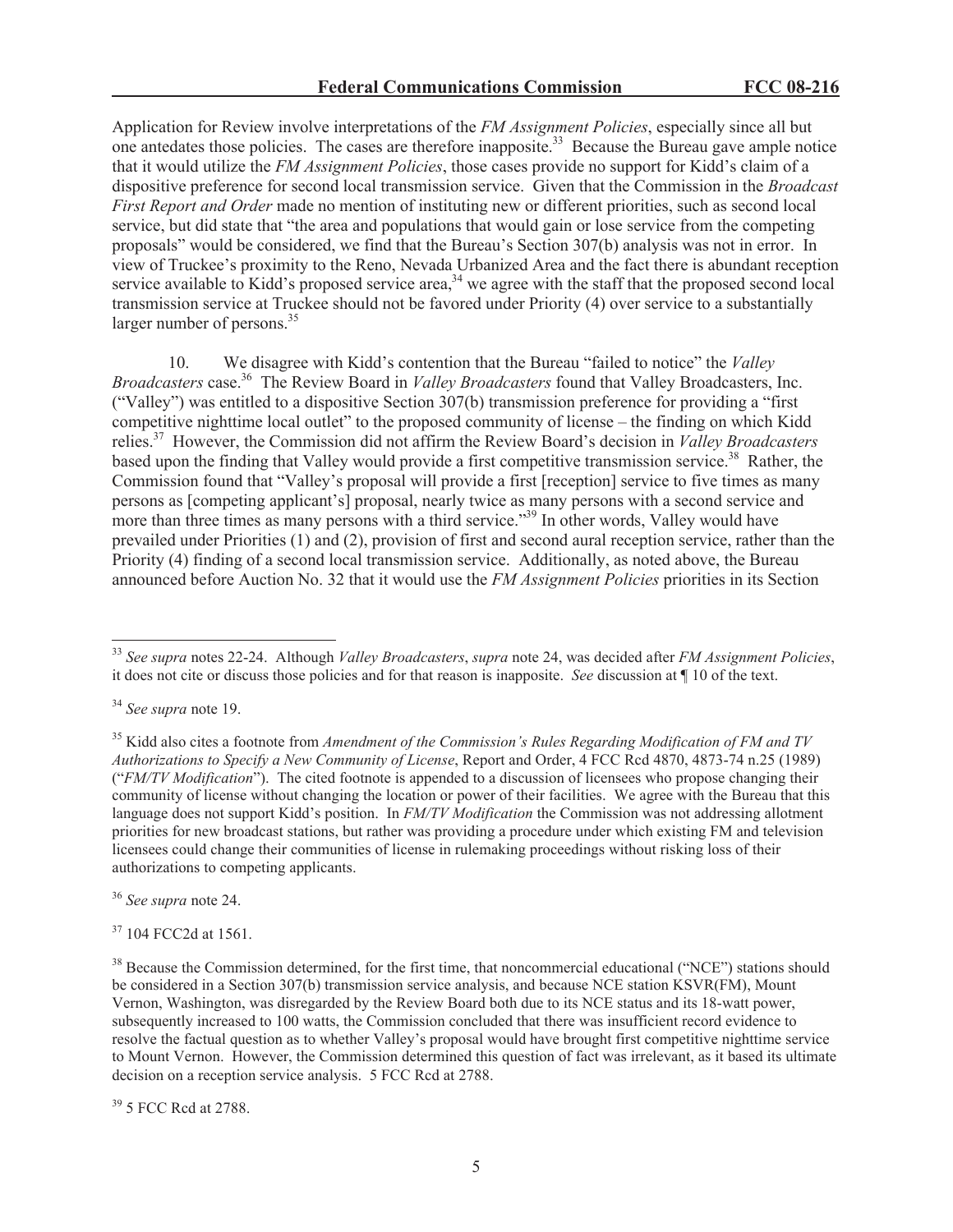307(b) determinations.<sup>40</sup> Kidd's reliance on the Review Board decision in *Valley Broadcasters*, then, is erroneous.

### **IV. CONCLUSION**

11. For the foregoing reasons, Kidd's Application for Review IS DENIED.

FEDERAL COMMUNICATIONS COMMISSION

Marlene H. Dortch Secretary

<sup>40</sup> *See supra* note 31.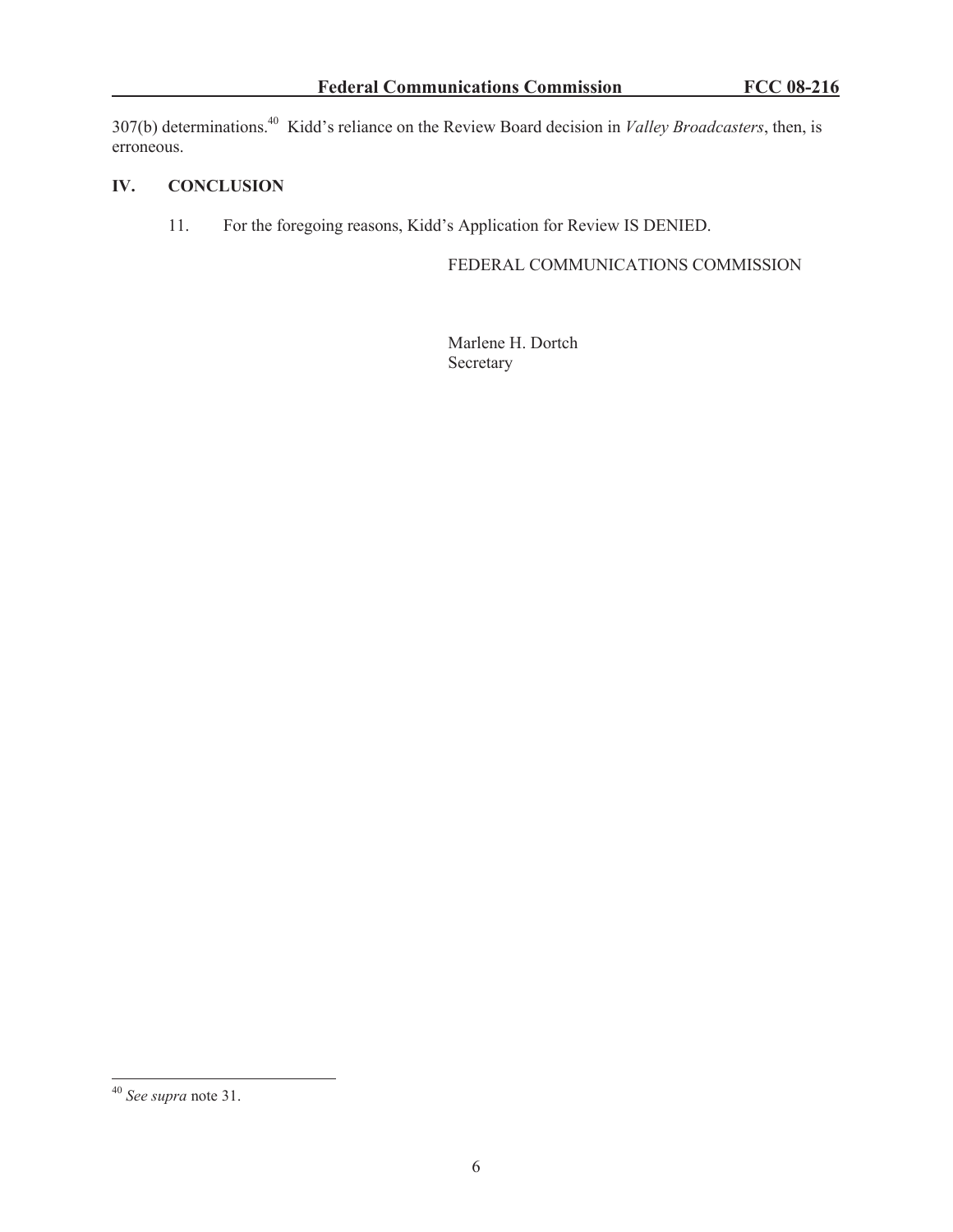#### **STATEMENT OF COMMISSIONER MICHAEL J. COPPS**

*Re: Amendment of Section 73.202(b), Table of Allotments, FM Broadcast Stations (Emmetsburg, Sanborn and Sibley, Iowa, and Brandon, South Dakota, MM Docket No. 01-65, et al.; Applications of Kidd Communications for a Construction Permit for a New AM Station at Truckee, California, Pamplin Broadcasting-Oregon, Inc. for a Construction Permit for a New AM Station at Jacksonville, Oregon, File Nos. BNP-20000201AFK and 20000131ABP; Royce International Broadcasting Co., Application for a New AM Broadcast Station at Folsom, California, File No. BP-19970829AA, et al.*

I have discussed previously the need to revisit our radio allotment priorities in order to ensure that we are meeting our statutory obligation to provide "a fair, efficient, and equitable distribution of radio licenses."<sup>1</sup> Section 307(b) means that rural as well as urban communities are entitled to a fair distribution of service. I am concerned, however, that our existing allotment rules may unduly favor urban applicants by awarding, for instance, a dispositive preference to proposals that serve the greater number of people even if that number is relatively small. The end result is that rural applicants often never even get the chance to bid at auction because the urban applicants are awarded a dispositive preference, typically under the catch-all priority for "other public interest matters."

I am pleased that my colleagues have agreed to examine our radio allotment and assignment criteria as part of the recently released Rural Radio Service Notice of Proposed Rulemaking.<sup>2</sup> In the meantime, these cases adhere to current precedent and I therefore accept the results.

<sup>&</sup>lt;sup>1</sup>See 47 U.S.C. § 307(b); *See also Concurring Statement of Commissioner Michael J. Copps, In re Applications of Jeffrey B. Bate for a New AM Broadcast Station at Mesquite, Nevada and Jeffrey Eustis for a New AM Broadcast Station at Johnstown, Colorado, and In re Applications of Jeffrey B. Bate for a New AM Broadcast Station at St. George, Utah and Andrew Johnson for a New AM Broadcast Station at Winchester, Nevada.*

<sup>2</sup> *Policies to Promote Rural Radio Service and Streamline Allotment and Assignment Procedures*, Notice of Proposed Rule Making, FCC 09-30, (*rel*. Apr. 20, 2009).